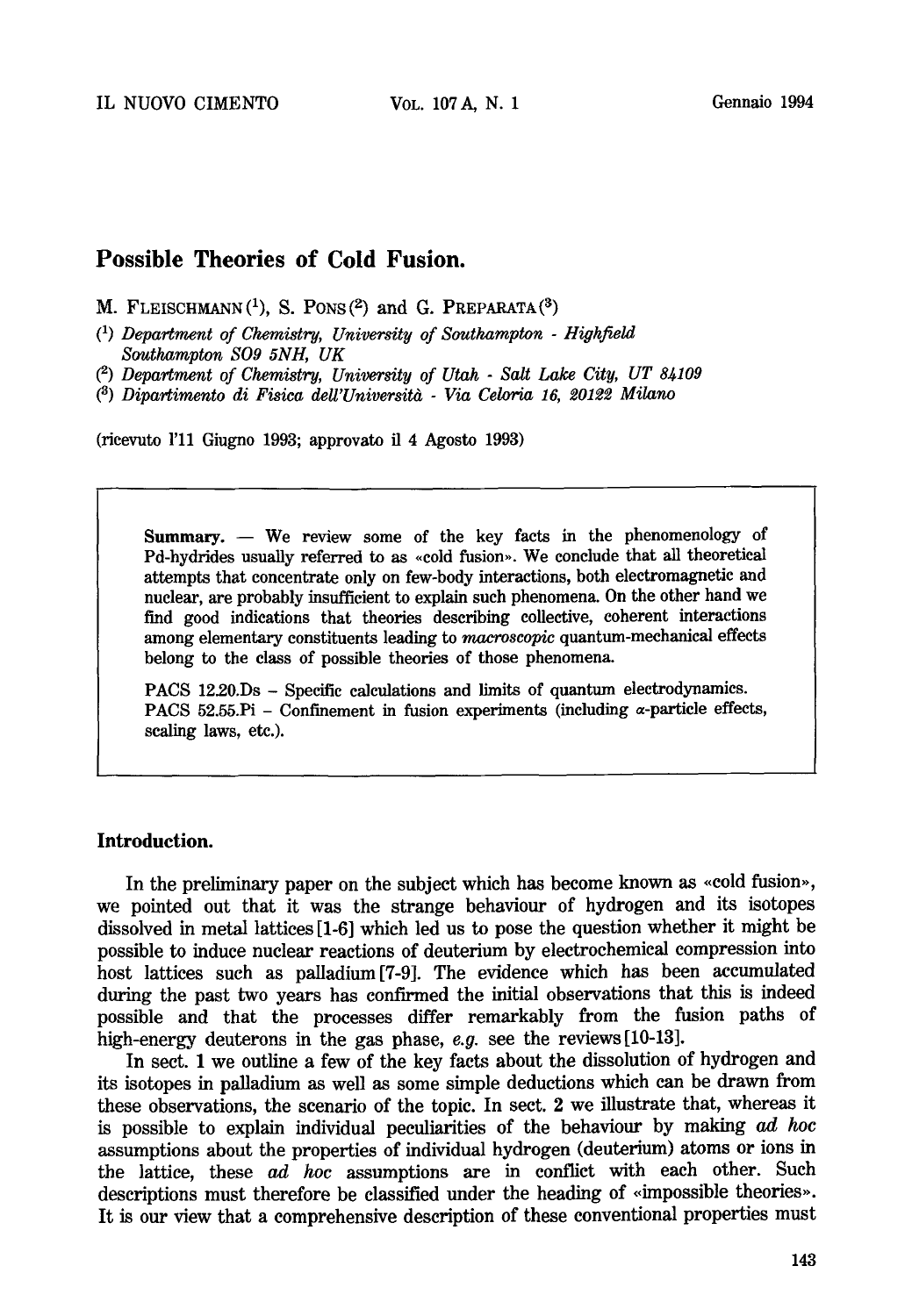be based on the collective behaviour of the ensemble of hydrogen (deuterium) ions which form a dense plasma in the host lattice [14, 15]. This collective behaviour must be invoked even without considering the strange nuclear processes induced by the lattice but seems to set the scene for the consideration of these processes.

In sect. 2 of this paper we outline in turn some of the key facts about the nuclear processes observed to date which alt seem to highlight the remarkable differences between «cold» and »hot fusion».

The interpretation of these facts is considered in sect. 3 and in sect. 4, which extends the modelling of the conventional equilibrium properties to that of nuclear processes in lattices. Here we show that reasonable formulations of both the ingoing and outgoing channels must again be based on the collective behaviour of dense plasmas. In sect. 5 we point out that all phenomena which depend on the coherent behaviour of systems, of which  $\alpha$  sold fusion. is but one example, will require the proper consideration of the relevant macroscopic wave functions.

## **1. - The strange behaviour of hydrogen and its isotopes dissolved in metal host lattices.**

As has been noted in the introduction, we illustrate the strange behaviour of hydrogen and its isotopes dissolved in metal host lattices by the example of palladium. The most immediately obvious peculiarity is the very high concentration of the dissolved species which lies in the range 60-100 molar for cathodically polarized electrodes. Here, the lower limit will apply to electrodes at low cathodic overpotentials where the system has been fully charged in the initial condition of the  $\beta$ -phase. As we have noted previously [7], it would be expected that the concentration of dissolved hydrogen would increase at high cathodic overpotentials possibly approaching or even exceeding an H:Pd ratio of 1; this expectation has now received fragmentary confirmation and, at this limit, the concentration of dissolved hydrogen will be  $\sim 100$  molar.

The hydrogen in the palladium lattice is present as protons [16,17] and the second surprising feature is that the extremely dense proton plasma is present in an electron concentration of 600-1000 M [4]. It is immediately evident that any simple two-body model of the system would demand the instantaneous formation of highly compressed hydrogen and, since this does not take place, we are driven to the conclusion that a satisfactory explanation of the stable existence of the dense plasma must be based on an appropriate many-body model.

Further important features of the system are the very high diffusion coefficients (of the order  $10^{-7}$  cm<sup>2</sup> s<sup>-1</sup> for hydrogen in the  $\alpha$  Pd-H phase) and the fact that the diffusion coefficients are in the order  $D_{D^+} > D_{H^+} > D_{T^+}$  rather than in the order  $D_{H^+} > D_{D^+} > D_{T^+}$  which would be expected on the basis of any simple classical model of diffusion  $[4]$ . We also have to take note of the fact that the systems  $\beta$ -PdH and  $\beta$ -PdD show an inverse isotope effect in the transition temperatures to the superconducting state and, indeed, that these superconductors must be classified as being «lukewarm» [18].

An observation which had an important influence on the decision to initiate work on «cold fusion» was the measurement of very high equilibrium  $H/D$  separation factors for hydrogen and deuterium dissolution into palladium cathodes at high negative overpotentials[3]. The interpretation of these high separation factors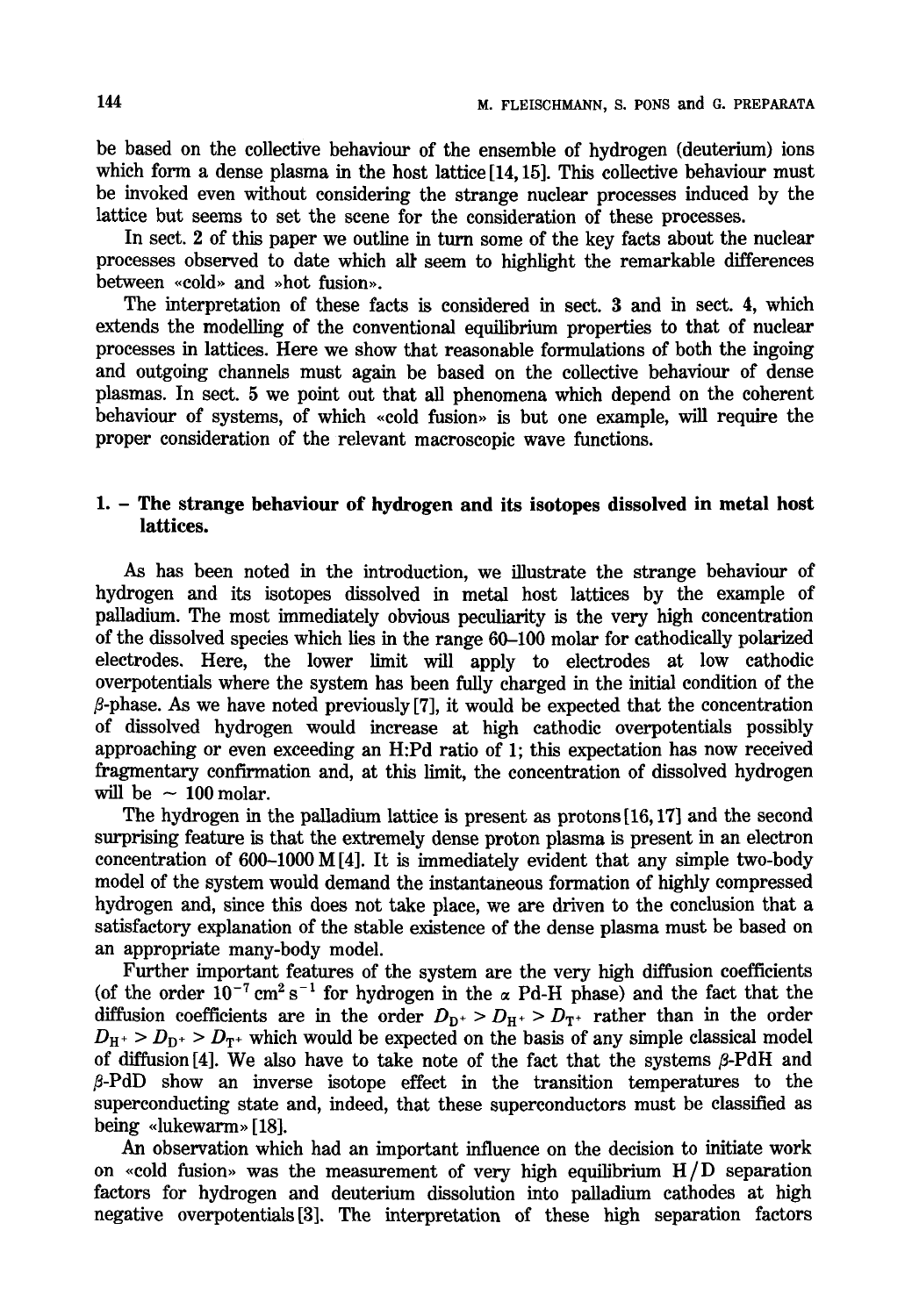requires the assumption that the species behave as classical oscillators in the lattice,  $i.e.$  that they are virtually unbound. Although this conclusion is really in the nature of a deduction setting the scenario for the system, we believe that this deduction is so immediate that the description of the dissolved protons and deuterons as classical oscillators can really be classified as a basic property of the system. We note here also that the separation factors for the discharge reaction are also so high that they require the assumption of an «unbound» transition state [3]. We comment further on the interpretation of this observation in sect. 5.

The high mobility of the isotopic species in the lattice[16,17], the high equih'brium separation factors into the lattice and in the discharge reaction and a number of other features which require very loose binding in the lattice are clearly in conflict with simple deductions of the properties of the system which can be based for example on the thermodynamics of the dissolution processes. Thus the simplest form of Born-Haber cycle based on the assumption of the formation of atomic hydrogen in the lattice



requires a «solvation energy» of the atoms of at least  $2.74$  eV. The chemical potential of the dissolved species can be raised by compression of the gas and we have noted elsewhere that the application of high cathodic overpotentials can lead to even larger changes in the chemical potential, at least of the order 0.8 eV. Such changes require an increase of the solvation energy to say  $\sim 3.54$  eV and/or a marked change in the absorption energy so much so that, based on an extrapolation of the known heats of absorption of H in Pd[19] to high H/Pd loading ratios, the absorption may become endothermic. This scenario has had an important bearing on the protocol which we specified for the experiments and has an equally important bearing on the outcome of experiments in which samples loaded with deuterium are subjected to changes of temperature.

However, we do not believe that the scenario in which the dissolved species are present as atoms rather than ions can be correct since it is inconsistent with many of the observations and, especially, the stable existence of the system at very high species concentration. The modified Born-Haber cycle based on the dissolution of  $H^+$ gives a solvating energy in the lattice of at least 11.7 eV which is raised further by the application of high cathodic overpotentials (which must, furthermore, lead to a

$$
-2 \Delta G_{\text{abs}} (= 1 \text{ eV})
$$
\n
$$
+2 \Delta G_{\text{abs}} = 1 \text{ eV}
$$
\n
$$
\uparrow
$$
\n
$$
\uparrow
$$
\n
$$
\uparrow
$$
\n
$$
\downarrow
$$
\n
$$
2H_{\text{H}} (= 27.2 \text{ eV})
$$
\n
$$
\downarrow
$$
\n
$$
2H_{\text{H}} (= 27.2 \text{ eV})
$$
\n
$$
\downarrow
$$
\n
$$
2H_{\text{H}} (= 27.2 \text{ eV})
$$
\n
$$
-2 \Delta G_{\text{solv}} + 2\varphi = 9.28 \text{ eV}
$$

reduction in the work function and, therefore, to a yet further increase in  $\Delta G_{solv}$ ) (see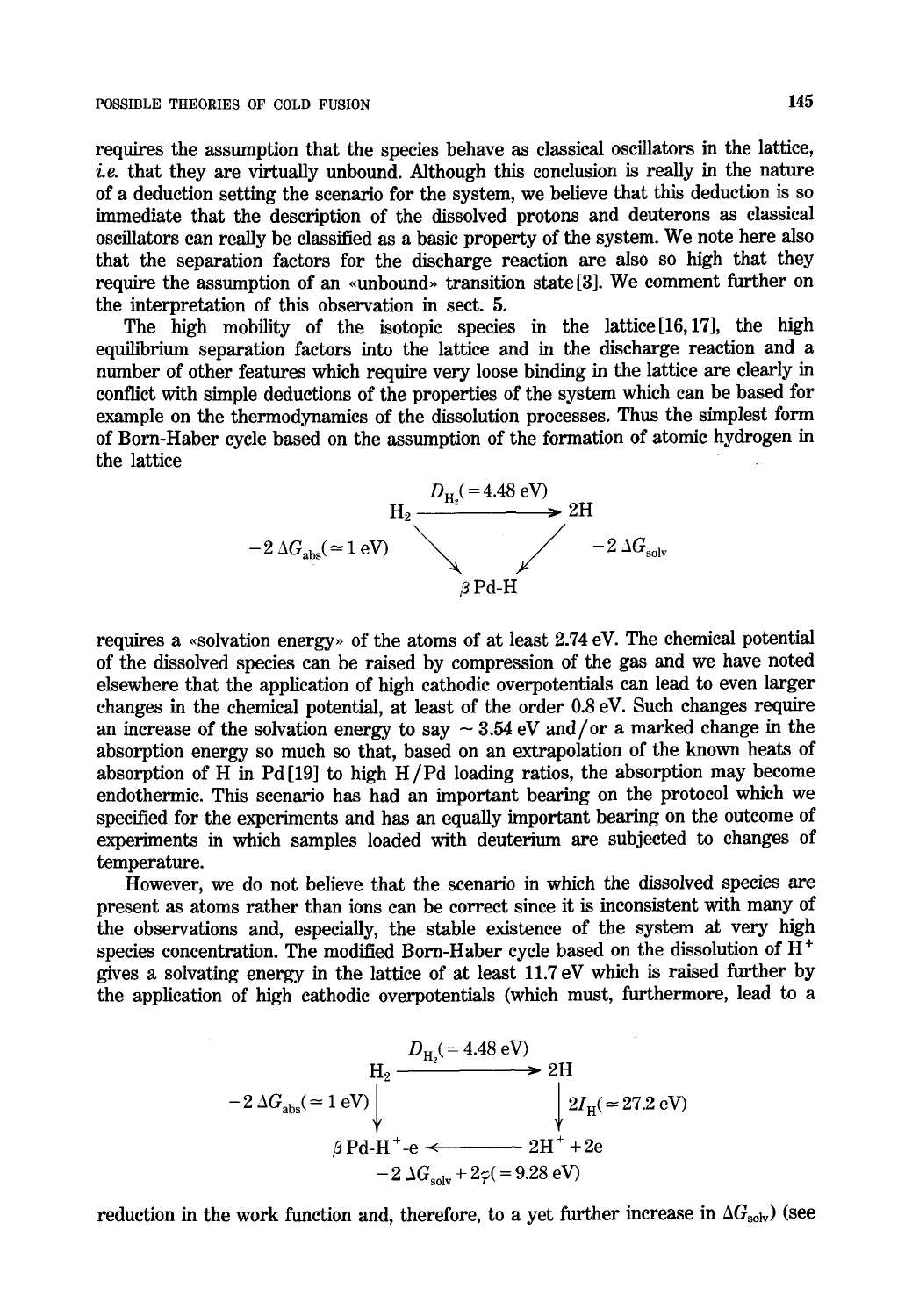

Fig. 1. - Yet another possible Born-Haber cycle for the  $H_2$  absorption in metallic Pd.

fig. 1). In terms of the chemistry of the system we have to ask how can a proton affinity in the range 11.7-13 eV arise. This magnitude is so large that we are driven to the conclusion that the dense plasma is in some form of collective state. We address the resolution of the problem of the strong binding of the protons (deep energy wells) coupled to their behaviour as loosely bound species in sect. 3.

We draw attention finally to a further consequence of the marked raising of the chemical potential of dissolved hydrogen (deuterium) due to the cathodic loading of the lattice. Our first approach to the problem included the hypothesis that the raising of the chemical potential would lead to the formation of clusters of deuterons dispersed in the palladium lattice. At the very least we would expect that it would lead to the formation of ordered domains having high D/Pd ratios.

We summarize the properties and deductions which we have considered in this section in table I which also refers to the possible and impossible models of these systems discussed in sect. 3.

## 2. - The phenomenology of «cold fusion».

Nuclear phenomena induced in metal host lattices have now been observed using three principal methods of approach, fig. 2. Electrochemical loading leads to transient or steady-state effects while transient effects only are observed using loading from the gas phase or by ion implantation followed by changes of temperature. We note here that the transient compression induced by such changes of temperature is broadly equivalent to the steady-state compression induced by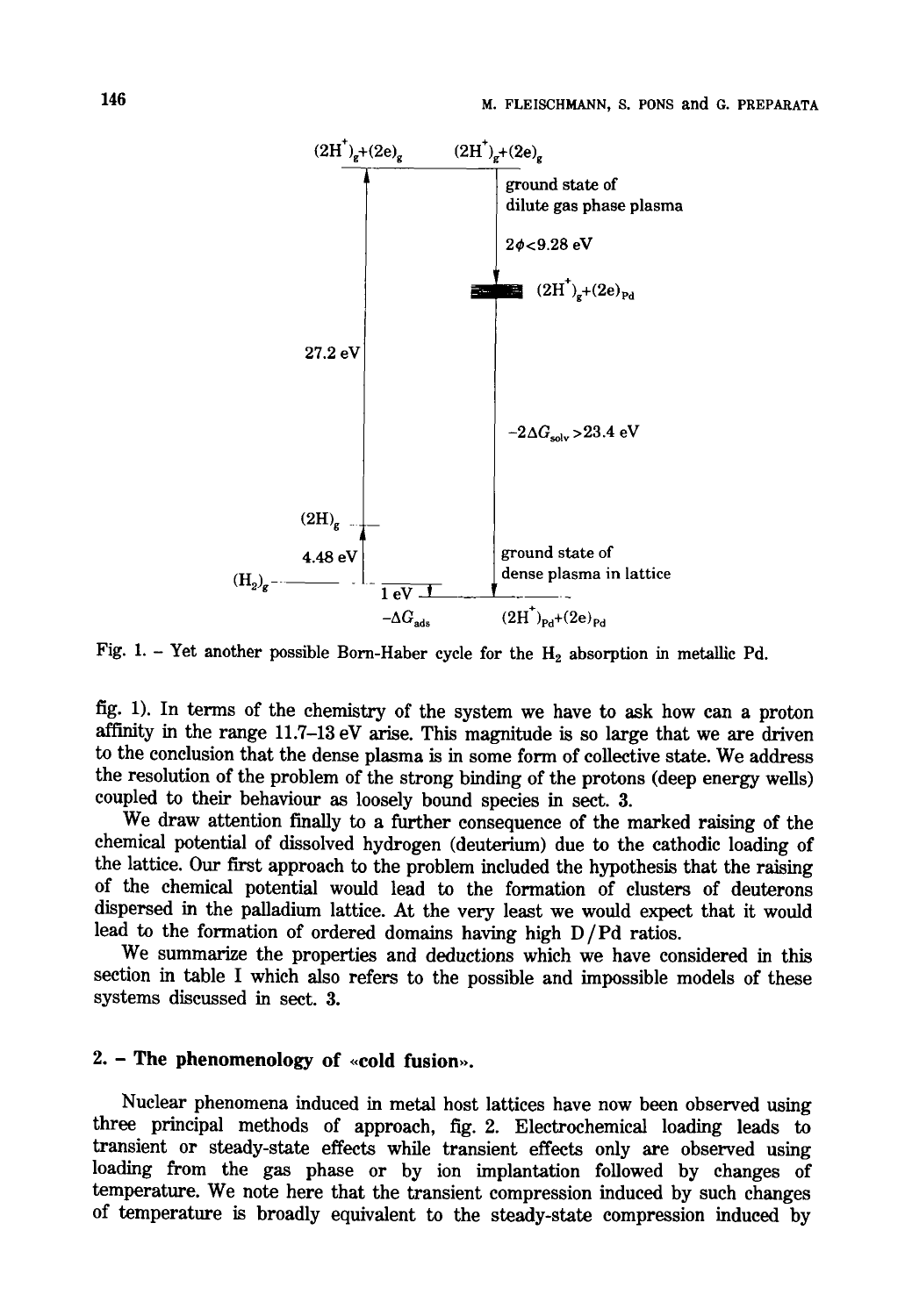| <b>Property</b>                                                                    | Possible models                                                                                                             | Impossible models                                                            |
|------------------------------------------------------------------------------------|-----------------------------------------------------------------------------------------------------------------------------|------------------------------------------------------------------------------|
| Ionised species in concentration<br>range $60-100$ M                               | Large electrostatic fields to<br>ionise $H$<br>Deep electrostatic holes collec-<br>tive states of high-density plas-<br>mas | Two-particle interactions                                                    |
| Lattice has high proton affinity<br>Protons behave as classical os-<br>cillators   | Collective states of macroscopic<br>quantum system                                                                          | Behaviour of single parti-<br>cles deep energy wells of<br>shallow curvature |
| High diffusion coefficients                                                        | Motion of ionised particles                                                                                                 | Quasi-particles                                                              |
| Phenomenon                                                                         | Possible models                                                                                                             | Impossible models                                                            |
| $D_{D^+} > D_{H^+} > D_{T^+}$<br>Inverse isotope effect for super-<br>conductivity | Properties of collective states                                                                                             | Many                                                                         |
| Species reach high chemical po-<br>tentials                                        | Clusters of particles on ordered<br>domains                                                                                 |                                                                              |

TABLE I. - *Possible and impossible models for the properties of isotopic hydrogen dissolved in palladium host lattices.* 

cathodic polarisation. The important experiments indicated by the dashed arrows in fig. 2 require farther exploration and, indeed, there are other possible experiments which have not yet received any attention.

One of the major difficulties of the experiments to date has been the marked variability of the experiments which is certainly in part due to metallurgical factors but mainly caused by variability in the surface chemistry (electrochemistry). While it is possible to make «inspired guesses» as to the causes of the irreproducibility, it is certainly still true that the responsible factors remain to be established.

The generation of medium[10,11,20-22] or of low (see, *e.g.* [21, 23-25]) levels of <sup>3</sup>T and even lower levels of neutron fluxes [26-50], has now been extensively documented. The fact that the  ${}^{3}T/n$  ratio is very high coupled to the absence of high-energy  $\gamma$ -radiation and of secondary neutrons [34-36, 48] shows clearly that the scenario is *not* that of the conventional fusion processes of highly energetic deuterons [51],

i)  ${}^{2}D + {}^{2}D \rightarrow {}^{3}T + {}^{1}H$ ,

ii) 
$$
{}^{2}D + {}^{2}D \rightarrow {}^{3}He + n
$$
,

which have roughly equal cross-sections in conventional fusion systems. The observation of 2.45 MeV neutrons [26,27,30,31] and of energetic protons emitted from thin foil electrodes [52] in particle emission experiments shows that the outgoing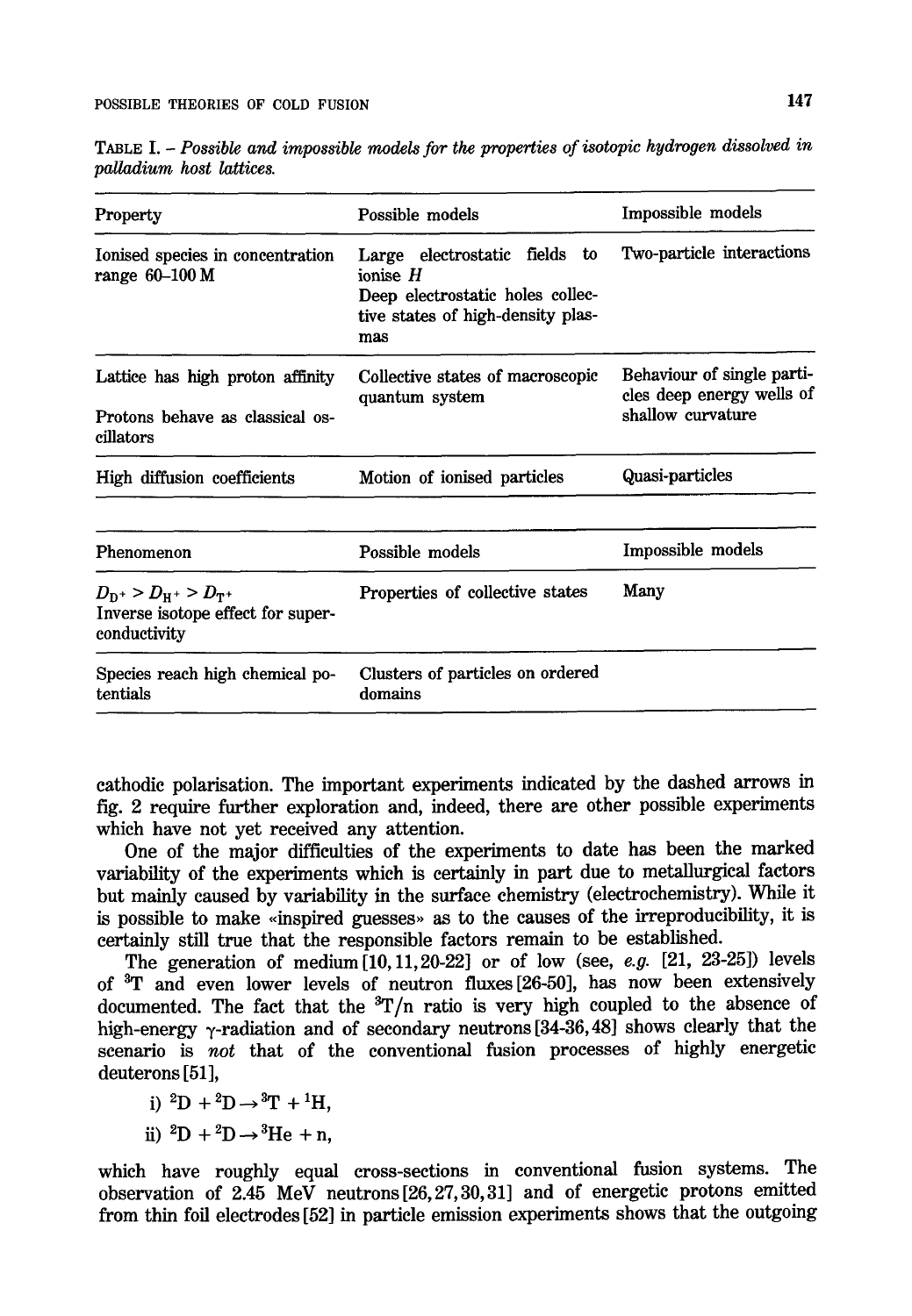

Fig. 2. - The principal methods of approach to nuclear phenomena in metal host lattices.

channels may involve processes of the type i) and ii) but the marked changes in the relative cross-sections show that the lattice profoundly influences the course of the overall processes. This is also shown by the observation of highly energetic particles of mass 3 (probably tritons) from gas-loaded samples [53] and from ion-implanted foils  $[54]$  as well as of neutrons in the 4 to 6 MeV range  $[31]$ . The «bursts» in the production of tritium and of neutrons [36,41,42,48,50] which have now been well characterised indicate that the observations of these channels may well require the formation of special domains.

The generation of characteristic  $K_{\alpha}$  and  $K_{\beta}$  X-ray radiation of Ti in deuteriumloaded samples subjected to temperature cycles can be attributed to the Coulomb excitation induced by the  $\beta$ -decay of tritium [22, 55] in the lattice. It appears that soft X-rays may also be generated by other Coulomb excitation processes [24] or by the thermalisation of the excited electron plasma (see sect. 4).

The main anomaly of the processes taking place in the lattice is that the sum of all the nuclear products detected does not match the excess enthalpy generated in the cathodes above the one to be attributed to the Joule enthalpy input *(e.g.* see [7, 8, 37, 34, 35, 56-67]. The observation of 4He in the gas phase of cathodes producing excess enthalpy in rough accord with that predicted for the reaction

iii)  ${}^{2}D+{}^{2}D \rightarrow {}^{4}He + 23.9$  MeV,

indicates that this is probably the dominant process involved in  $\alpha$  (cold fusion). The absence of  $\gamma$ -radiation indicates a scenario in which there is strong-dipole coupling to the electron plasma rather than to the vacuum fluctuations.

#### **3. - Possible and impossible models of hydrogen in metals.**

A number of the surprisingly strange properties of hydrogen and its isotopes dissolved in metal host lattices (such as Pd) have been listed in sect. 1 and, according to the scenario outlined at the end of that section, these properties require a reappraisal of the generally accepted picture of condensed-matter physics in deriving satisfactory models for these systems.

The first restriction which must be placed on the modelling of these systems is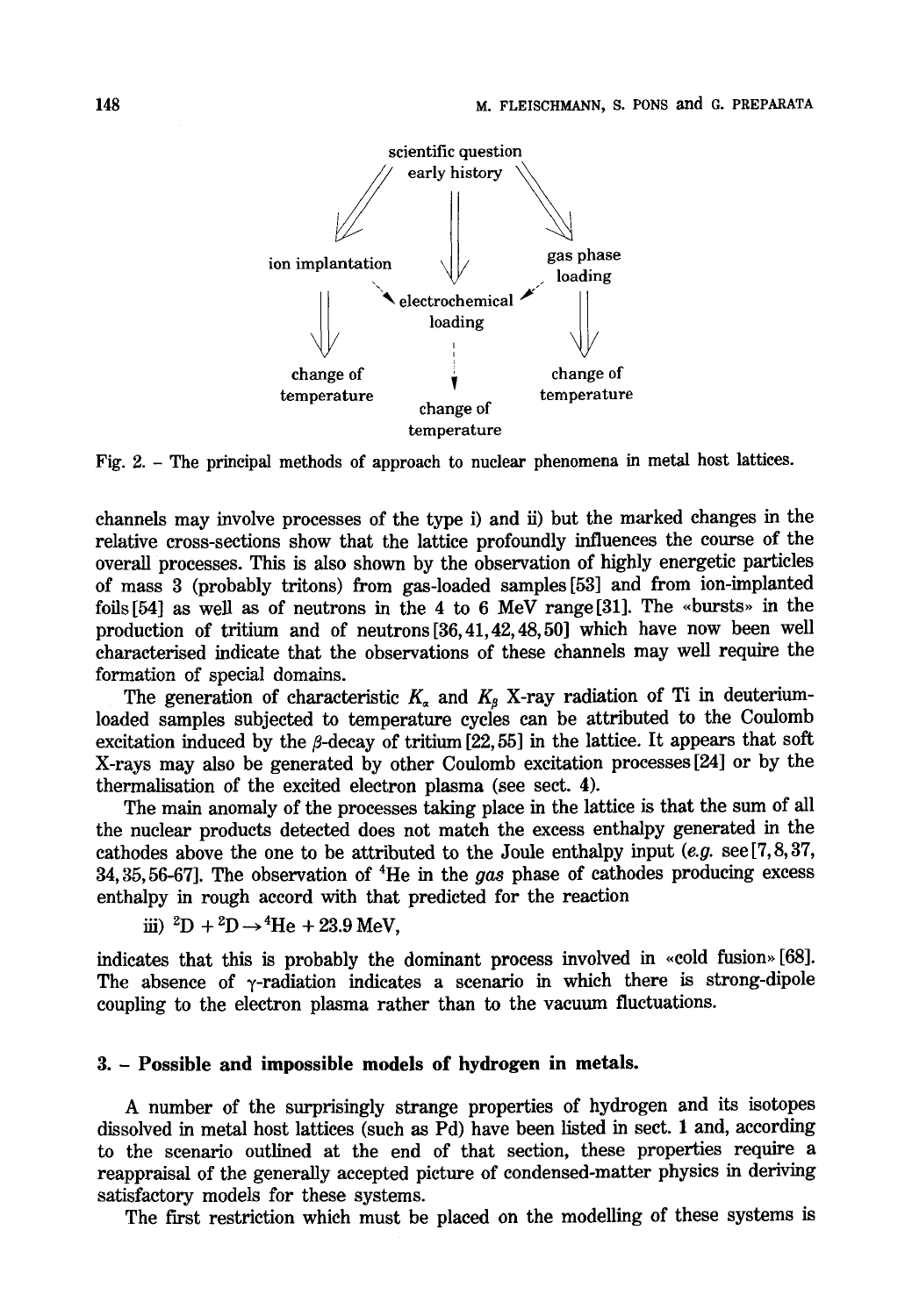that an hydrogen atom (or molecule) must find very strong electric fields in order to maintain itself in the ionized state (or to dissociate into two atoms which are then ionized). This means that the electric fields inside the lattice must be able to produce acceleration energies of the order of the Rydberg  $(= 13.5 \text{ eV})$  over distances of the order of the Bohr radius  $(= 0.57 \text{ Å})$ . Clearly this requires a very singular electron distribution! On the other hand we know that  ${}^{4}$ He (or  ${}^{3}$ He) is present in the atomic state in the lattice and this shows that the peculiar charge distribution cannot produce fields of the order 70 eV/0.5 Å as, otherwise, the  ${}^{4}$ He would move through the lattice as an a-particle. We will see that this poses important restrictions on the field distribution in the lattice. Furthermore, the dramatic difference in behaviour of hydrogen and its isotopes on the one hand and 4He on the other pre-empts the drawing of any analogy between their metal affinities as has been suggested recently[69]: two separated deuterons are in no sense equivalent to an helium atom.

The necessary conclusion we must draw from these well-established properties is that inside Pd (and, possibly, a number of other metals and alloys) there must be deep potential wells (holes) characterised by electric fields which cannot be lower than about 30 eV/ $\AA$  but cannot exceed about 140 eV/ $\AA$ . In addition, for Pd, the number of such holes must exceed the typical  $\beta$ -phase concentration ratio  $x = H/Pd \approx 0.6$ . The difficulty of charging the electrodes above  $x \approx 1$  makes it plausible that the number of holes just equals the number of Pd atoms. Here we meet an immediate difficulty: how can we reconcile such deep potential wells, where the hydrogen nuclei would be expected to be strongly bound and performing small oscillations, with the virtually unhindered motion of the species in the lattice (they behave as classical oscillators)? The implication is that even if we can formulate an exotic mechanism which can produce the deep holes required, we then have to invoke a different exotic mechanism to explain why the nuclei do not fall deeply into these holes notwithstanding the fact that this is extremely advantageous from the energetic point of view.

It is our view that the oddity of observations such as these is already sufficient to show that all theories based on the conventional electrostatic picture of condensed matter must be classified as belonging to the category of  $\alpha$  impossible theories». The reason is the unresolvable conflict between the existence of deep potential wells and the facile movement of a positively charged heavy particle such as hydrogen and its isotopes.

Before discussing the necessary features of possible theories we recall some further odd properties from sect. 1. Thus the magnitudes of the diffusion coefficients  $D_{D^+} > D_{H^+} > D_{T^+}$  contradict the naive prediction of the isotope effects due to the dominant influence of the mass of the nuclei; the expectations are satisfied for the two fermions  $H^+$  and  $T^+$  but do not hold for the bosonic  $D^+$ . This is another difficulty posed for the generally accepted picture based on the dominance of few-body forces; this difficulty is reinforced by the «inverse» isotope effect on the critical temperatures of highly loaded Pd-hydrides.

Finally, the very high chemical potentials of hydrogen in metal lattices which can be reached by cathodic loading or by gas phase loading or ion implantation followed by changes of temperature indicate that there are appropriate thermodynamic conditions for the formation of large clusters of hydrogen nuclei or of regions of the lattice containing ordered arrays of hydrogen nuclei at high H/Pd ratios. We will see that this point is especially relevant to our discussion.

The comments made above show the necessity of considering collective many-body phenomena.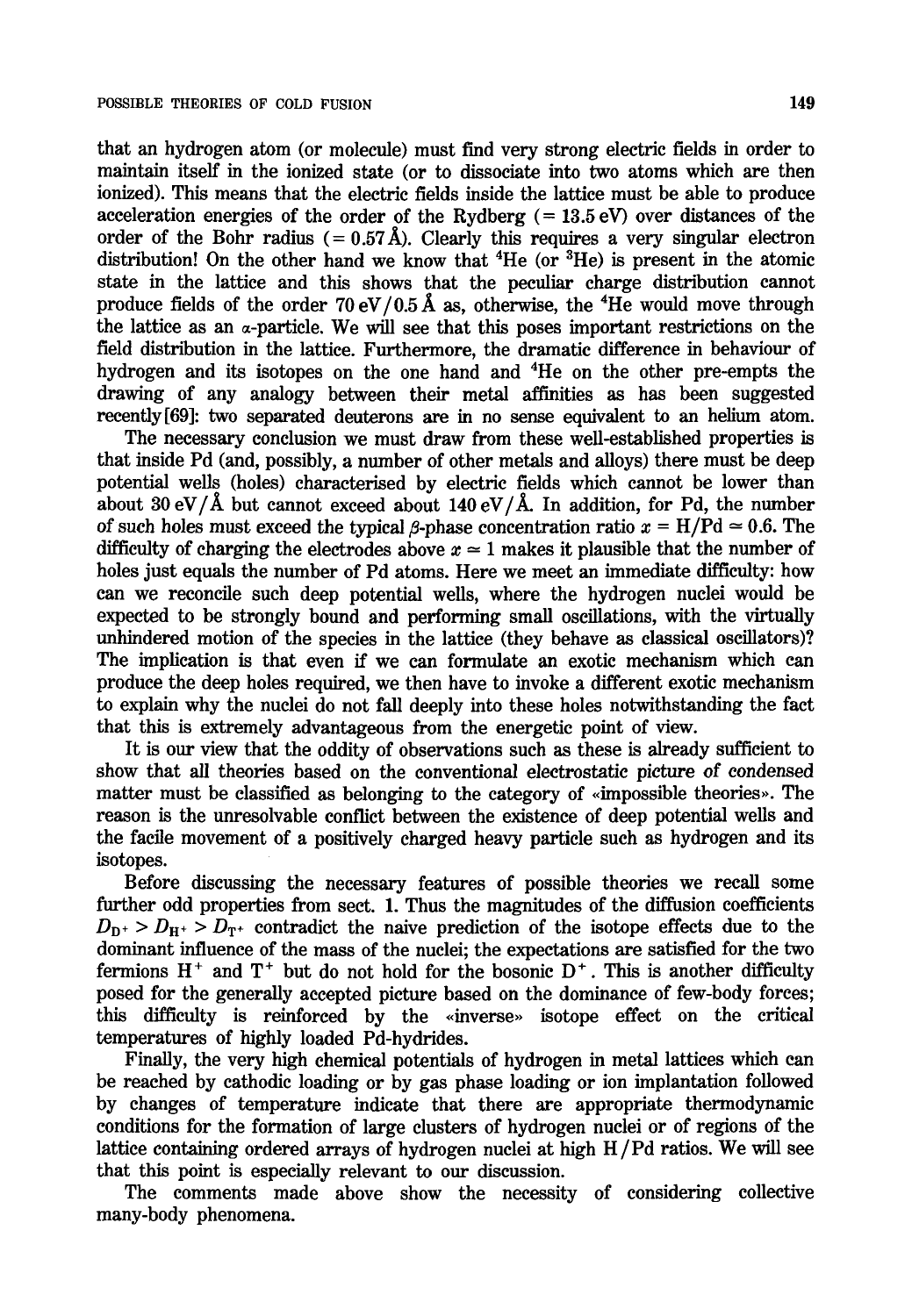The deep electrostatic holes (about 100 eV deep and  $2~\text{\AA}$  wide) that must form in roughly 1:1 proportion to the metal atoms probably originate from coherent plasma oscillations of electrons which belong to bonds which are both localized and, at the same time, not very tightly bound to the nuclei; we note that the d-electrons of Pd and of other metals that have high affinities for hydrogen (and where hydrogen is present as protons) appear to share this characteristic. In fact, the localisation is required to create a lattice of holes, while the relatively weak binding is necessary to allow plasma oscillations of large amplitudes ( $\sim$  0.5 Å). We note here that this is just the situation that was proposed for the Pd-lattice namely, that 100 eV deep holes could be generated by oscillations of the d-electrons arranged in a lattice between the tetrahedral positions [15].

We consider now the difficult problem of hydrogen delocalisation inside the lattice of deep electrostatic holes. As delocalisation depends on the occupancy by the protons of highly excited states of the well, this configuration must be energetically advantageous. It then becomes clear that collective phenomena must come into play as, otherwise, the hydrogen nuclei  $(H^+, D^+$  or  $T^+)$  could not avoid going into the ground state. The many-body interactions of the hydrogen nuclei must therefore be able to supply the energy required to raise the nuclei to highly excited states of oscillation. It is again evident that this cannot be achieved through short-range forces, thus providing another clear illustration of the inadequacy of conventional theories. On the other hand, the superradiant plasma of hydrogen nuclei considered elsewhere [70] leads immediately to such highly excited states of the oscillating nuclei by virtue of the superradiant behaviour of the ideal plasma: the highly excited states of the oscillating nuclei compensate their high kinetic energy by the interaction energy with the coherent superradiant electromagnetic field. If this is kept in mind, then one can readily understand the odd properties of H in Pd: thus the high diffusion coefficients reflect the «quasi-free» character of the hydrogen «band» in the lattice of deep holes; the inverse isotope effects of the diffusion coefficients and of the critical temperatures for transition to the superconducting states are due to the bosonic character of  $D^+$  as opposed to the fermionic character of  $H^+$  and  $T^+$ , the Pauli principle restricting the configuration space of  $H^+$  and  $T^+$  but not of  $D^+$ . Finally, the high chemical potentials are a likely consequence of the formation of clusters in the size range of a few microns, the size of the coherence domains of hydrogen plasmas [15]. A further aspect of the superradiant behaviour of these systems is referred to in sect. 5.

#### **4.** – Conditions for possible theories of «cold fusion».

The main aspects of the phenomenology of  $\ll$ cold fusion» that have been determined up to the present time have been outlined in sect. 2. As has been stressed previously, the two difficult problems that must be dealt with by any theory of these phenomena are:

i) how can the Coulomb barrier be penetrated at such large rates?

ii) how can the processes avoid the restrictions posed by «asymptotic freedom»?

Indeed, in the absence of intense thermal agitation, the two deuterons must come within 10 fm of each other as, otherwise, the short-range forces cannot act and, to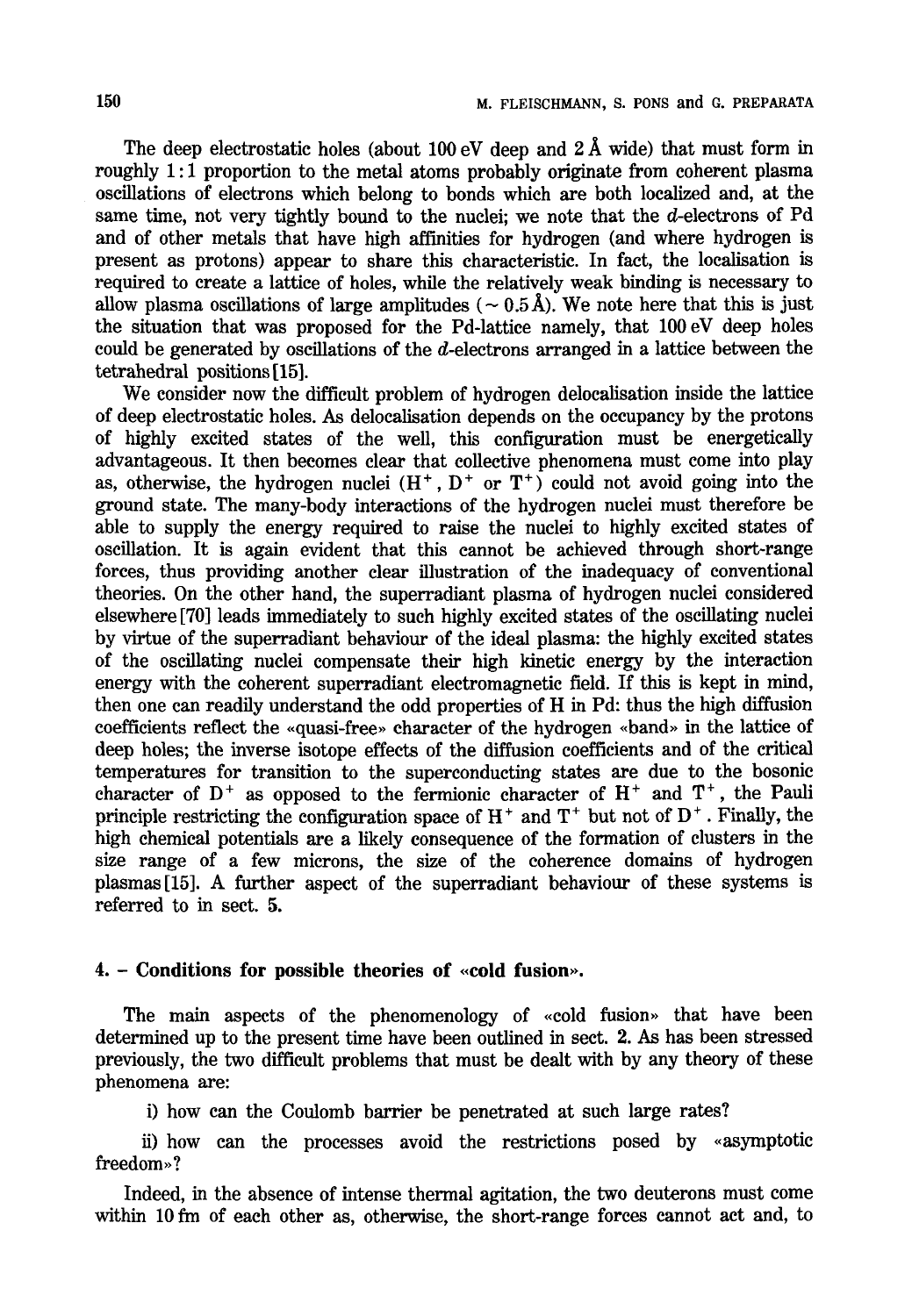reach such positions, the deuterons must have «tunnelled» over long distances (starting from separations of  $\approx 1~\text{\AA}$ ) through a singular barrier such as the Coulomb barrier. All simple evaluations of such «tunnelling» probabilities lead to estimates that are 50-60 orders of magnitude too small. Even if this severe difficulty could be resolved one immediately is confronted with an even more severe difficulty, namely, that fusion clearly does not proceed in the same way as in the high-energy systems where the two fusion channels

i) 
$$
{}^{2}D + {}^{2}D \rightarrow {}^{3}T(1.01 \text{ MeV}) + {}^{1}H(3.02 \text{ MeV}),
$$

ii) 
$$
{}^{2}D + {}^{2}D \rightarrow {}^{3}He(0.82 \text{ MeV}) + n(2.45 \text{ MeV}),
$$

have roughly equal cross-sections. It is the observed large ratio between the rate of excess enthalpy production and that predicted on the basis of the observed rates of reaction ii) and, also, the observed large ratio of reaction ii) compared to i) that shows that DD fusion in the host lattice must take place in a completely different way from that, say, in a gas at low pressures. Thus the nuclei cannot be considered to be «asymptotically free» from lattice effects, «asymptotic freedom» being the picture expected on the basis of conventional nuclear physics and generally accepted condensed matter.

Apart from the resolution of these two fundamental problems, a useful theory should also give some explanation of other less serious but, nevertheless, practically important problems such as the dependence of the fusion rate on the loading ratio  $x$ , the variability of the phenomena, the observation of «bursts» in <sup>3</sup>T and n, which appear to be primarily connected with the way deuterons are distributed in the lattice and of the generation of high-energy ( $\sim$  5 MeV) neutrons and particles of mass 3. We will discuss these problems in sequence:

#### i) *Penetration of the Coulomb barrier.*

A simple calculation shows that a screening of the Coulomb repulsion potential by a negative energy of about 100 eV is sufficient to enhance naive estimates of the fusion rates by 50 orders of magnitude thereby giving rates compatible with the rates of neutron production [14]. The observation that this energy is of the same magnitude as the depth of the holes which we have argued to be necessary to describe the phenomenology of hydrogen in Pd is reassuring. We note here that possible theories of cold fusion must always include at the very least a semi-quantitative explicit explanation and estimation of the effects of screening potentials in reducing the Coulomb barrier, since it is this barrier which must be penetrated no matter what finer details may be imposed on the model. Thus, in our view, it is not permissible to ignore the barrier[71], to believe that it somehow becomes irrelevant when the deuterons are arranged in a lattice[72] or when some resonance condition is obeyed [73] or when there is some combination of these situations. We note here that we have specified that one should demand only a semi-quantitative estimate at this stage of the development of the subject: more exact estimates will no doubt become possible when the effects of the many parameters affecting the various signatures are understood so that the models can be specified more closely.

A further possible way of avoiding the Coulomb repulsion is the proposal that fusion takes place between two particles one of which is either neutral (a neutron)[74] or seen as neutral by the other particle down to very short distances ( $\sim 300$  fm) [75]. We regard these proposals as being impossible unless one is able to show that «on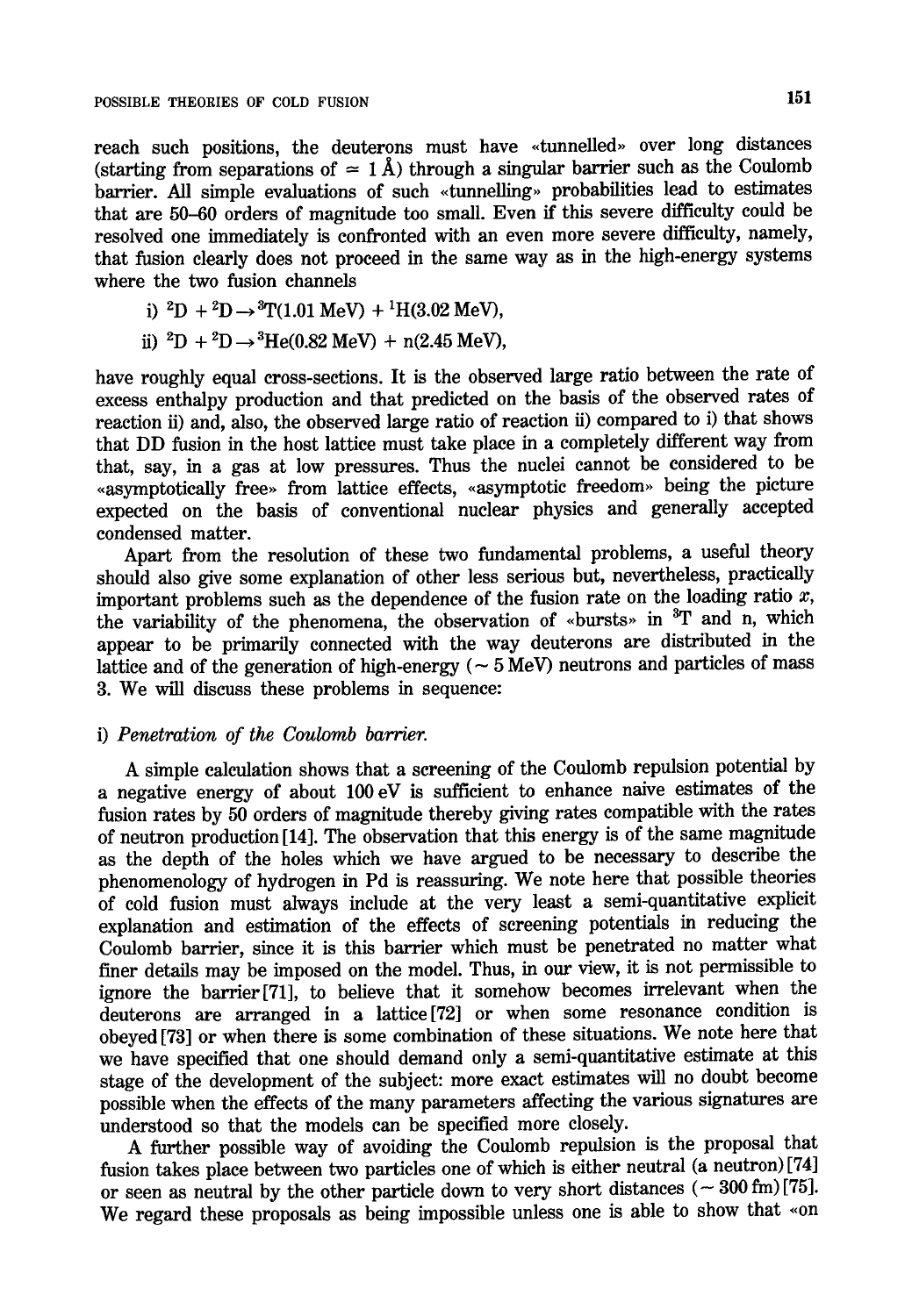shell» neutrons can be produced from the deuterons in the lattice, or that electrons can stick to deuterons at distances as small as a few hundred fm. The latter proposal [75], in particular, appears to be in conflict with the known phenomenology of deuterium atoms which have never been observed to form any narrow resonances at a few eV's above the continuum threshold.

### ii) The violation of «asymptotic freedom».

It should be serf-evident that in a lattice composed of short-range forces there is absolutely no room for invoking such striking phenomena, for at the distances and times characteristic of nuclear phenomena  $(10^{-12}$  cm and  $10^{-21}$  s) the lattice times and distances  $(10^{-8} \text{ cm}$  and  $10^{-15} \text{ s}$ ) become totally irrelevant. It is the collective phenomena which change the times and spaces involved and which lead to the influence of lattice effects on nuclear processes. We note here that this is equally true of Mössbauer spectroscopy [76] as of  $\alpha$  scold fusion»: possible theories of  $\alpha$  cold fusion therefore must take due account of such collective effects.

We recall here that the theoretical analysis based on the superradiant behaviour of the deuteron and  $d$ -electron plasmas [14,15] explicitly violates asymptotic freedom and provides estimates of the rates of <sup>4</sup>He (in excess heat), <sup>3</sup>T and n-production which are in reasonable agreement with the known phenomenology. In particular, the production of <sup>4</sup>He unaccompanied by high-energy  $\gamma$ -rays [68] demands a very fast  $(-10^{-21} s)$  transfer of energy to the electrons of the lattice that will then relax in various ways: heat and electromagnetic radiation in a broad range of frequencies including soft X-rays. The impossibility of accounting for this by conventional theories can be well appreciated by estimating the velocity with which energy must \*travel\* through the lattice. Setting the lattice constant at  $a \approx 3~\text{\AA}$  one has v =  $a = a/\Delta t \approx 10^3$  c. This absurdity reminds us of the Einstein-Podolski-Rosen paradox, where superluminal propagation seems to be implied by the erroneous interpretation of a quantum phenomenon. Indeed, if in the present case the systems between which energy transfer takes place, the deuterons and the d-electrons, are both in macroscopic quantum states, then the estimate above of the velocity of energy transfer completely loses any meaning.

#### *iii) Variability, bursts, etc.*

The observed erratic behaviour of «cold fusion» phenomena has been related to the existence of a new very heavy charged particle that might be present in showers that pour irregularly into the earth from outer space [77]. Although such theories are not impossible, we prefer to explore fully the implications of conventional physics (even though this does require the full acceptance of QED in a lattice!) before resorting to more exotic explanations.

In this vein, possible theories for such sporadicity include threshold effects in  $x$  at  $x \approx 1$  at which point there is a full occupancy of the lattice of deep hole deuterons [15]. Above this loading the deuterons may access rather rare fusion channels instead of falling into the remaining holes. The regions of space where this takes place would be expected to be unevenly distributed and to vary in time. Lattice inhomogeneities may also be responsible for tritium and neutron bursts, the latter in conjunction with the formation of fractures since intense thermal and mechanical stresses can be established [15, 78].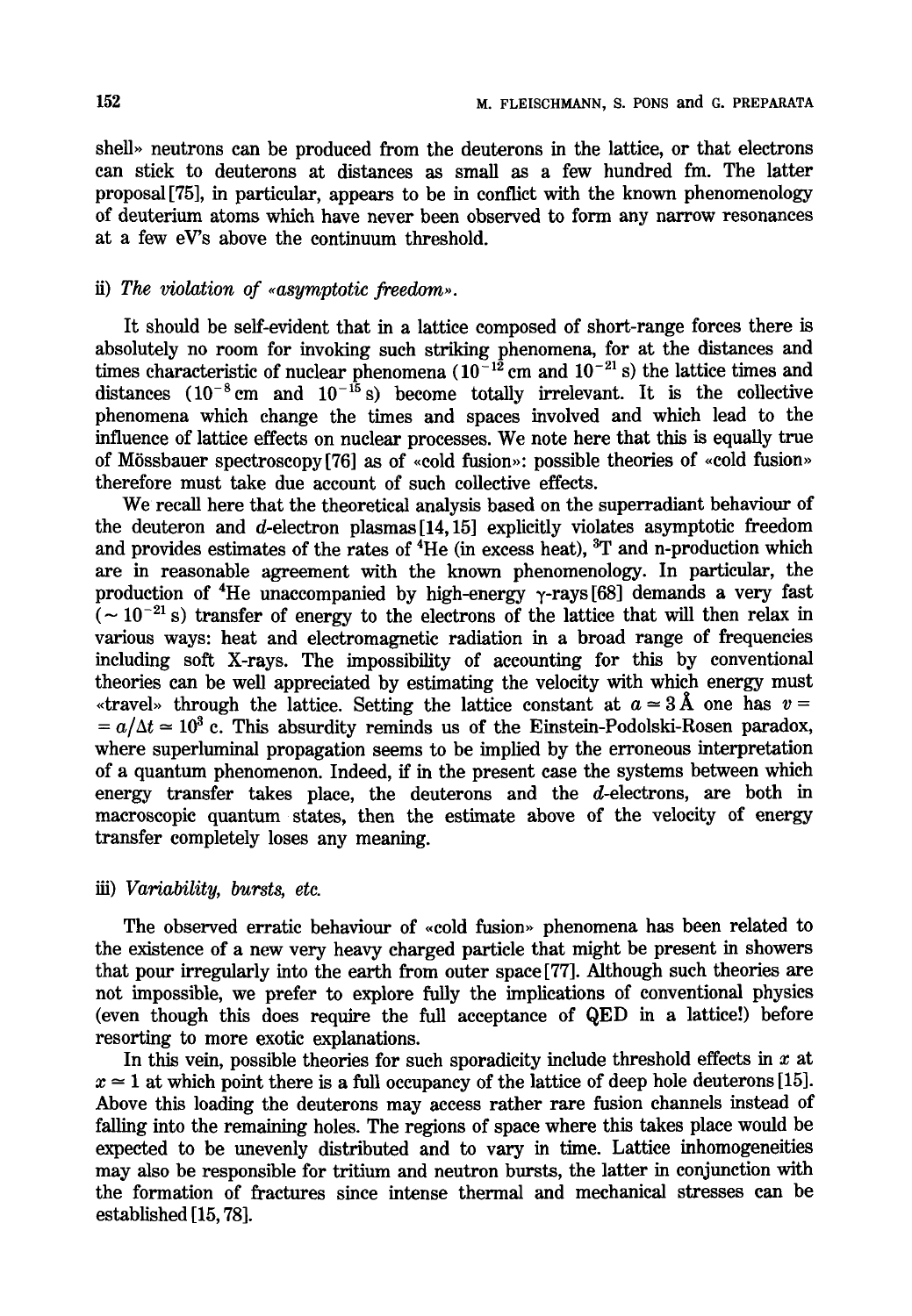*iv) High-energy neutrons, protons and particles of mass 3.* 

The only possible explanation of the observation of nuclear particles with atypically high energies appears to be that of many-body fusion, such as DDD. The particular mechanisms by which this may happen still await clarification. However, here again we can say that possible explanations of such phenomena must involve collective processes both in the deuteron and d-electron plasmas as, otherwise, the Coulomb barriers would be quite prohibitive.

We have summarized the above arguments in table II.

TABLE II. - *Possible and impossible models for the explanation of nuclear phenomena in deuterium-loaded lattices.* 

| Phenomenon                                                                                                                                                       | Possible models                                                                                                                                            | Impossible models                                 |
|------------------------------------------------------------------------------------------------------------------------------------------------------------------|------------------------------------------------------------------------------------------------------------------------------------------------------------|---------------------------------------------------|
| Dependence on electrochemical<br>loading or ion implanation or<br>gas loading coupled to changes<br>of temperature                                               | Stationary or transient com-<br>pression of $D^+$ in the lattice;<br>formation of ordered arrays                                                           | Many                                              |
| Variability of the phenomena                                                                                                                                     | Dependence on surface chemis-<br>try/electrochemistry as well as<br>metallurgy; state of system is<br>not a state function of the<br>system variables      | Strange particles; quasi-<br>particles            |
| Low levels of <sup>3</sup> T production; low<br>levels of n production; $T/n \gg 1$ ;<br>absence of high-energy $\gamma$ -rays;<br>absence of secondary neutrons | e.m. coupling to electrons in<br>outgoing channel                                                                                                          | The<br>conventional<br>two-<br>body fusion routes |
| Bursts in <sup>3</sup> T and n production                                                                                                                        | Creation of special domains                                                                                                                                |                                                   |
| High-energy tritons, neutrons<br>and protons                                                                                                                     | Three-body reactions (or many<br>body reactions) in clusters                                                                                               | Conventional theories of<br>fusion                |
| Soft X-rays                                                                                                                                                      | excitation<br>due<br>Coulomb<br>to<br>$\beta$ -decay of ${}^{3}T$ ; excitation<br>of<br>electrons of host lattice                                          |                                                   |
| <sup>4</sup> He in the absence of $\gamma$ -rays                                                                                                                 | Excitation of electrons of host<br>lattice                                                                                                                 |                                                   |
| Excess enthalpy production far<br>in excess of that corresponding<br>to $T + n$ yield                                                                            | High cross-section of D-D reac-<br>requires<br>many-body<br>tion<br>explana-<br>tion of screening of Coulomb<br>coherent<br>and<br>repulsion<br>scattering |                                                   |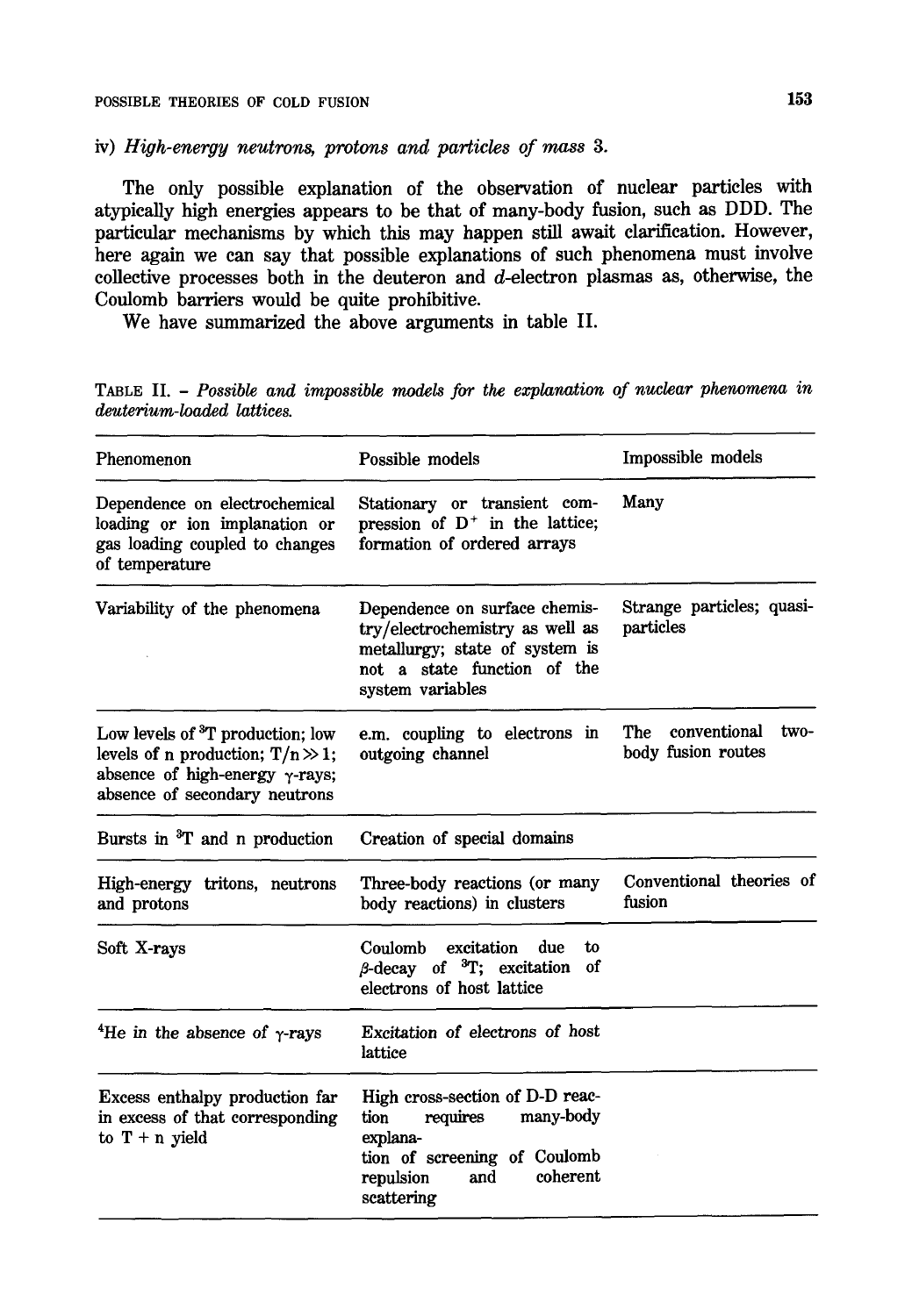# **5.- Conclusions.**

We have shown that satisfactory explanations of the conventional behaviour of hydrogen and its isotopes dissolved in metal host lattices as well as of the phenomenology of «cold fusion» must be based on models which take full account of the collective behaviour of the proton (deuteron) and electron plasmas. As far as «cold fusion» is concerned this leads to ready explanations both of the reduction of the Coulomb barriers as well as of the violation of the principle of «asymptotic freedom».

A key feature of these models is that the superradiant proton (deuteron) and electron plasmas are described by macroscopic wave functions whose coupling can account both for the creation of the required initial state to allow deuteron tunnelling and the dissipation of the energy in the outgoing channel. Such an argument should not come as a surprise to physical chemists at least since there is some analogy between the deuteron-electron plasma coupling and the dipole-fluctuation-induced activation of outer-sphere redox reactions. Indeed it is our view that the latter processes would be best described by the relevant macroscopic wave functions of that superradiant system. We note also that reactions at metal surfaces could well be described by the macroscopic wave functions which allow for the coupling of the reacting species to the collective modes of the electron plasmas. In the systems we have considered here, a model of this kind would give an immediate explanation for the formation of the «unbound transition state»  $[3]$  in the electrochemical discarge of hydrogen and deuterium at Pd-cathodes which we have referred in sect. 1.

### REFERENCES

- [1] F. A. LEWIS: *The Palladium Hydrogen System* (Academic Press, London, 1967).
- [2] W. M. MULLER, J. P. BLACKLEDGE and G. G. LIBOWITZ: *Metal Hydrides* (Academic Press, New York, N.Y. 1968).
- [3] B. DANDAPANI and M. FLEISCHMANN: *J. ElectroanaL Chem.,* 39, 323 (1972).
- [4] J. VOELKL and G. ALEFELD (Editors): *Hydrogen and Metals,* Vol. 2, in *Topics in Applied Physics, Vol. 29 (Springer-Verlag, Berlin, 1978), Chapt. 12.*
- [5] G. BAMBAKADIS (Editor): *Metal Hydrides* (Plenum Press, New York, N.Y., 1981).
- [6] L. SCHLAPBACH (Editor): *Hydrogen in IntermetaUic Compounds,* Vol. 1, in *Topics in Applied Physics,* Vol. 63 (Springer-Verlag, Berlin, Heidelberg, 1988).
- [7] M. FLEISCHMANN, S. PONS and M. HAWKINS: *J. Electroanal. Chem.*, 261, 301 (1989); for some corrections see *J. Electroanal. Chem.,* 263, 187 (1989).
- [8] M. FLEISCHMANN, S. PONS, M. W. ANDERSON, L. J. L1 and M. HAWKINS: J. *Electroanal. Chem.,* 287, 293 (1990).
- [9] S. PoNs and M. FLEISCHMANN: *Fusion TechnoL,* 17, 669 (1990).
- [10] J.0'M. BOCKRIS, G. H. LIN and N. J. C. PACKHAM: *Fusion Technol.,* 18, 11 (1990).
- [11] J. O'M. BOCKRIS and D. HODKO: *Chem. Indust.,* 21, 688 (1990).
- [12] M. SRINIVASAN: *Current Sci.,* April 1991.
- [13] E. STORMS: *Fusion. TechnoL,* 20, 433 (1991).
- [14] T. BRESSANI, E. DEL GIUDICE and G. PREPARATA: *Nuovo Cimento A,* 101, 845 (1989).
- [15] G. PREPARATA: *Proceedings of the First Annual Conference on Cold Fusion, Salt Lake City, Utah, March 1990,* p. 91.
- [16] A. COEHN: *Z. Electroche~r~,* 35, 676 (1929); A. COEHN and W. SPECHT: *Z. Phys.,* 62, 1 (1930); A. COEHN and H. JURGENS: *Z. Phys.,* 71, 179 (1931); A COEHN and K. SPERLING: Z. *Phys.,* 83, 291 (1933).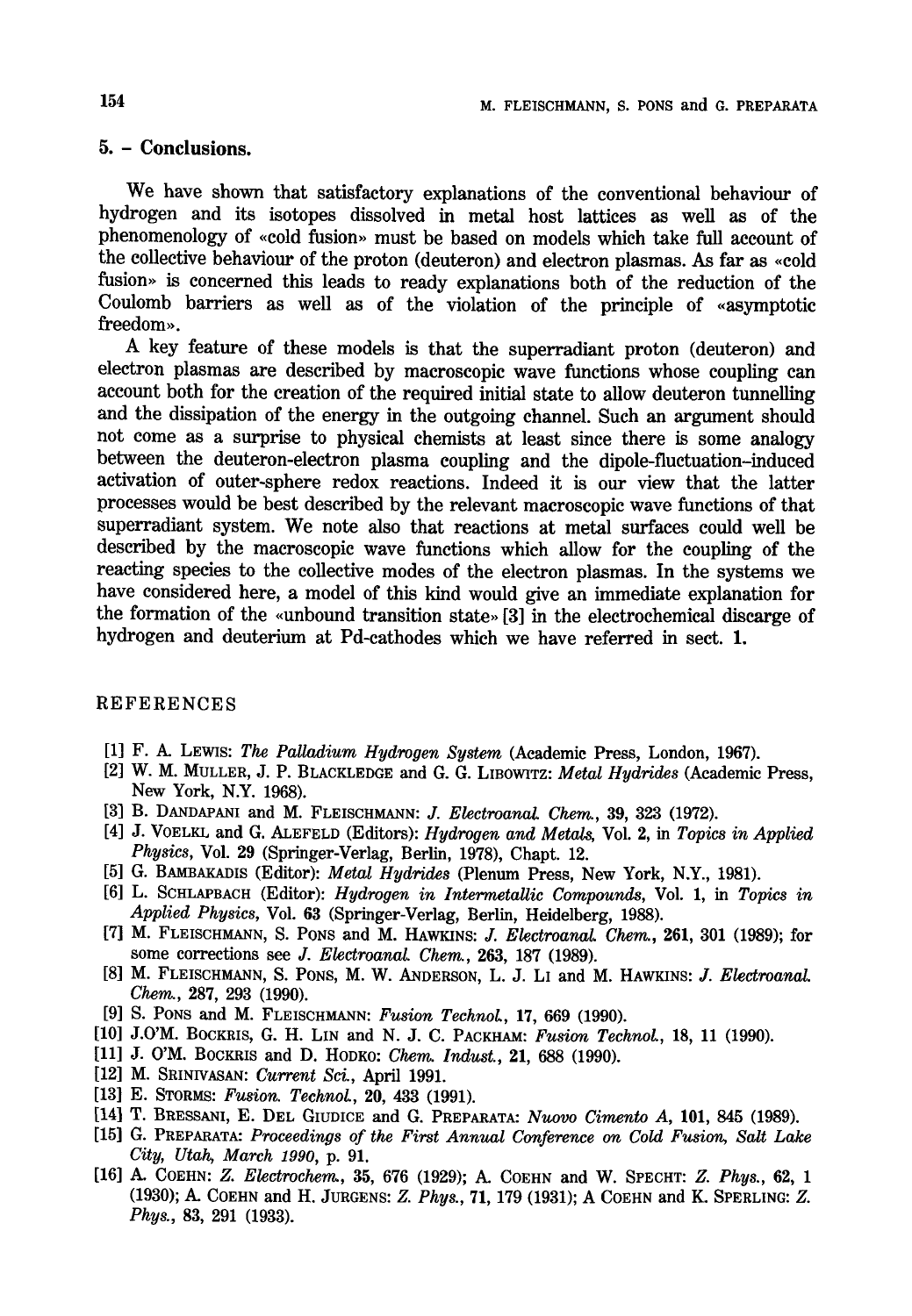- [17] A. H. VERBRAGGEN, R. GRIESSEN and J. H. RECTOR: *Phys. Rev. Lett.,* 52, 1625 (1986).
- [18] T. SOSKIEWICZ: *Phys. Status Solidi A*, 11, k123 (1972); B. STRITZKER and W. BUCKL: Z. *Phys.,* 257, 1 (1972).
- [19] T. B. FLANAGAN and J. F. LYNCH: J. *Phys. Chem.,* 79, 444 (1975).
- [20] N. PACKHAM, K. L. WOLF, J. L. WASS, R. L. KAINTHLA and J. O'M. BOCKRIS: J. *Electroanal. Chem.,* 270, 451 (1989).
- [21] P. K. IYENGAR and M. SRINIVASAN: *Proceedings of the First Annual Conference on Cold Fusion~ Salt Lake City, Utah, March 1990,* p. 62.
- [22] T. C. KANSHIK, A. SHYAM, M. SRINIVASAN, R. K. ROUT, L. V. KULKARNI, M. S. KRISHNAN, **S. K.** MALHOTRA and **V. B.** NAGUENKAR: *Indian J. TeehnoL,* 28, 667 (1990).
- [23] E. STORMS and C. TALCOTT: *Fusion TechnoL,* 17, 680 (1990).
- [24] S. SZPAK, P. A. MOSIER-BOSS and J. J. SMITH: *J. ElectroanaL Chem.,* 302, 255 (1991).
- [25] T. N. CLAYTOR, P. A. SEEGER, R. K. ROHWER, D. G. TUGGLE and W. R. DOTY: NSF/EPRI *Conference Washington D.C., October 1989;* see also *Proceedings of the Anomalous Nuclear Effects in Deuterium Systems, Provo, Utah~ October 1990.*
- [26] J. E. JONES, E. P. PALMER, J. B. CZIRR, D. L. DECKER, G. L. JENSEN, J. M. THORNE, S. F. TAYLOR and J. RAFELSKI: *Nature,* 338, 737 (1989).
- [27] K. L. WOLF, N. J. C. PACKMAN, D. LAWSON, J. SHOEMAKER, F. CHENG and J. C. WASS: J. *Fusion Energy,* 9, 105 (1990).
- [28] A. BERTIN, M. BRUSCHI, M. CAPPONI, S. DE CASTRO, V. MARCONI, C. MORONI, M. PICCININI, N. SEMPRINI-CESARI, A. TROMBINI, A. VITALE, A. ZOCCOLI, S. E. JONES, J. B. CZIRR, G. i. JENSEN and E. P. PALMER: *Nuovo Cimento A,* 101, 997 (1989).
- [29] S. E. JONES, E. P. PALMER, J. B. CZIRR, D. L. DECKER, G. L. JENSEN, J. M. THORNE, S. F. TAYLOR and J. RAFELSKI: *J. Fusion Energy*, 9, 199 (1990).
- [30] A. TAKAHASHI, T. IIDA, F. MAEKAWA, H. SUGIMOTO and S. YOSHIDA: *Fusion TechnoL,* 19, 380 (1991).
- [31] A. TAKAHASHI, T. TAKEUCHI and T. IIDA: J. *NucL Sci. Teehnol.,* 27, 663 (1990).
- [32] F. CELANI, A. SPALLONE, S. PACE, B. POLICHETTI, A. SAGGESE, L. LIBERATORI, V. DI STEFANO and P. MARINI: *Fusion TeehnoL,* 17, 718 (1990).
- [33] A. DE NINNO, A. FRATTOLILLO, G. LOLLOBATTISTA, A. MARTINIS, M. MARTONE, L. MORI, S. PODDA and F. SCARAMUZZI: *Nuovo Cimento A*, **101**, 841 (1989).
- [34] D. GozzI, P. L. CIGNINI, L. PETRUCCI, M. TOMELLINI and G. DE MARIA: *Nuovo Cimento A,*  **103,** 143 (1990).
- [35] D. Gozzi, P. L. Cignini, L. Petrucci, M. Tomellini, G. De Maria, S. Frullani, F. GARIBALDI, F. GHIO, M. JODICE and E. TABET: *J. Fusion Energy,* 9, 241 (1990).
- [36] P. K. IYENGAR *et al.: Fusion TechnoL,* 18, 32 (1990).
- [37] D. LEWIS and K. SKOELD: *J. ElectroanaL Chena,* 294, 275 (1990).
- [38] T. LIN and C. LIN: *J. Fusion Energy,* 9, 487 (1990).
- [39] A. G. LIPSON, D. M. SAKOV, V. A. KLYUEV, B. V. DERYAGIN and YU. P. TOPOROV: *JEPT Lett.,* 49, 675 (1989).
- [40] B. V. DERYAGIN, A. G. LIPSON, V. A. KLYUEV, D. M. SAKOV and Yu. P. TOPOROV: *Nature,*  **341,** 492 (1989).
- [41] H. O. MENLOVE, M. M. FOWLER, E. GARCIA, A. MAYER, M. C. MILLER, R. R. RYAN and S. **E.** JONES: *J. Fusion Energy,* 9, 215 (1990).
- [42] H. O. MENLOVE, M. M. FOWLER, E. GARCIA, M. C. MILLER, M. A. PACIOTTI, R. R. RYAN and S. E. JONES: *J. Fusion Energy,* 9, 495 (1990).
- [43] E. YAMAGUCHI and T. NISHIOKA: *Jpn. J. Appl. Phys.*, 29, L666 (1990).
- [44] T. Izumida, Y. Ozawa, K. Ozawa, S. Izumi, S. Uchida, T. Miyamoto, H. Yamashita and H. MIYADERA: *Fusion Technol.,* 18, 641 (1990).
- [45] P. G. SONA, F. PARMIGIANI, F. BARBERIS, A. BATrAGLIA, R. BERTI, G. BUZZANCA, A. CAPPELLI, D. CAPRA and M. FERRARI: *Fusion TechnoL,* 17, 713 (1990).
- [46] P. PERFETrI, F. CILLOCO, R. FELICI and M. CAPOZI: *Nuovo Cimento D,* 11, 921 (1989).
- [47] Y. ARATA and Y. ZANG: *Fusion TechnoL,* 18, 95 (1990).